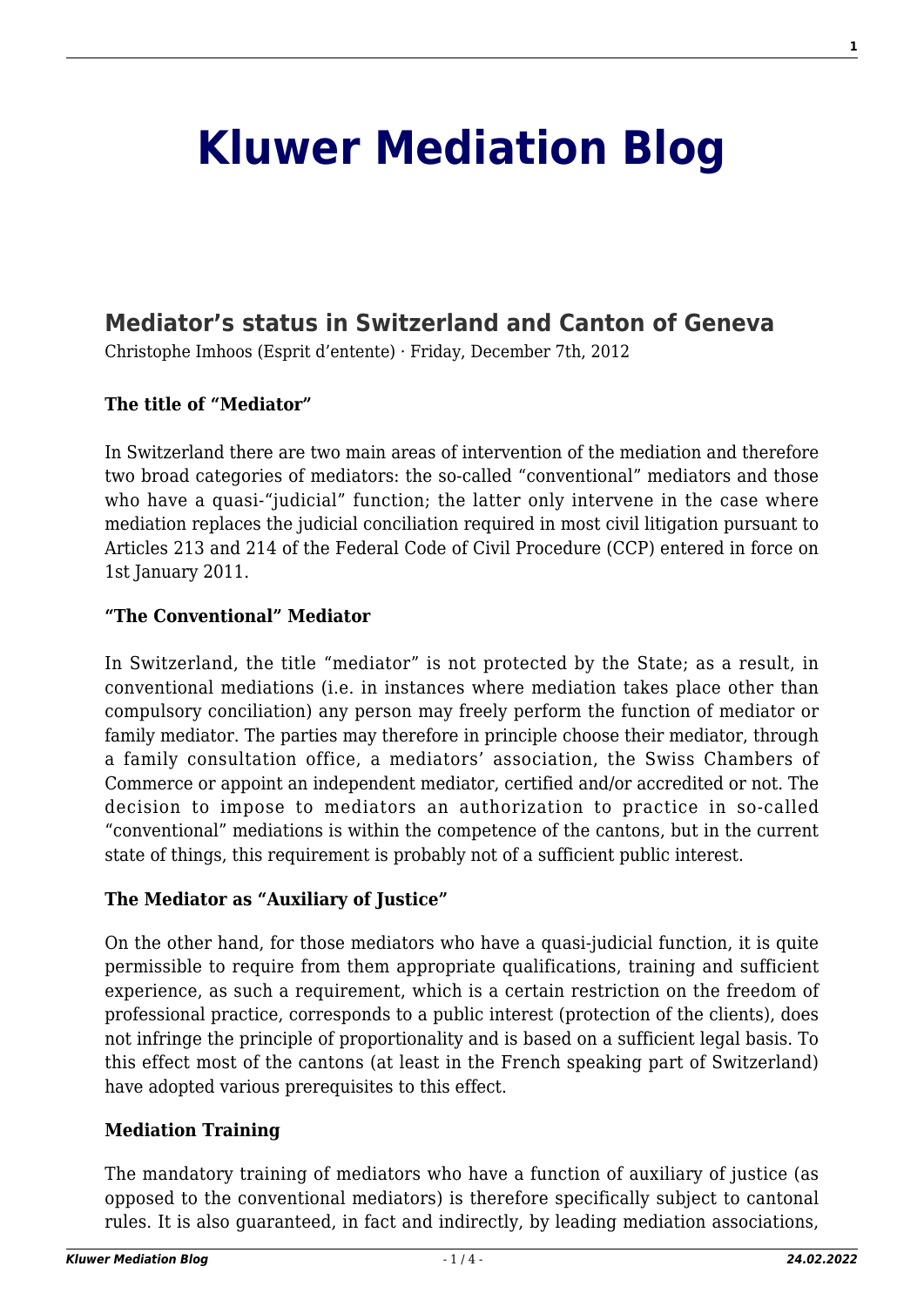which "accredit" mediators provided that they have undertaken a mediation training that meets specific criteria. This accreditation is purely of private nature. The associations concerned are:

– the Swiss Federation of the associations of mediation ("FSM"; [www.infomediation.ch](http://www.infomediation.ch));

– the Swiss Association for mediation ("ASM"; [www.mediation-SVM.ch\)](http://www.mediation-svm.ch) for family mediations exclusively;

– the Swiss Federation of lawyers ("FSA"; [www.swisslawyers.com\)](http://www.swisslawyers.ch); and

– the Swiss Chamber of Commercial Mediation ("CSMC"; [www.csmc.ch\)](http://www.csmc.ch) which is not connected to the Swiss Chambers of Commerce which, however, do appoint mediators directly, without having an "official" list (roaster) of mediators.

The FSM and the FSA accreditations are not specific to family mediators; to the contrary they concern mediators who practice in areas other than family disputes. On the other hand, the ASM only certifies family mediators; the rules for recognition of the title of "ASM Mediator" pose as a condition in its Article 3 that the person is trained in family mediation. The training of family mediators in principle shall meet the standard established by the European Forum of mediation:

[http://www.europeanforum-familymediation.EU/index.php?option=com\\_content & task](http://www.europeanforum-familymediation.EU/index.php?option=com_content & task = view & id = 36 & Itemid = 91)  $=$  view  $\&$  id  $=$  36  $\&$  Itemid  $=$  91

### **The Canton of Geneva**

To ensure the quality of mediation services, the canton of Geneva has set specific conditions that enables to become a "certified" (sworn") mediator :

- being at least thirty years old;
- being holder of a university degree or equivalent;
- having good professional experience;
- having sufficient knowledge and experience in mediation practice;
- having particular skills and qualifications in mediation.
- having not criminal records for an intentional offense probity and honor.

Only certified mediators can be sworn and request admission to the Registry of "sworn" (certified) mediators' established by the Canton of Geneva. The mediators are subject to disciplinary sanctions incase they fail to perform their duties in accordance with ethical rules prescribed by law. It is to be noted that the Mediation Associations have a similar system. Since the entry into force of the CCP, the mediator can act as "certified" mediator in Geneva only if authorized by the Council of State under the conditions set out above.

Absent a monopoly situation, mediators who do not meet the conditions for certification – and therefore cannot be sworn – can nevertheless act as mediators; but in case of judicial proceedings, a mediator shall in principle chosen from the Registry.

The Mediator appointed by with the Juvenile Court (Geneva)

The Juvenile Court may refer, under certain circumstances, the matter to a mediator.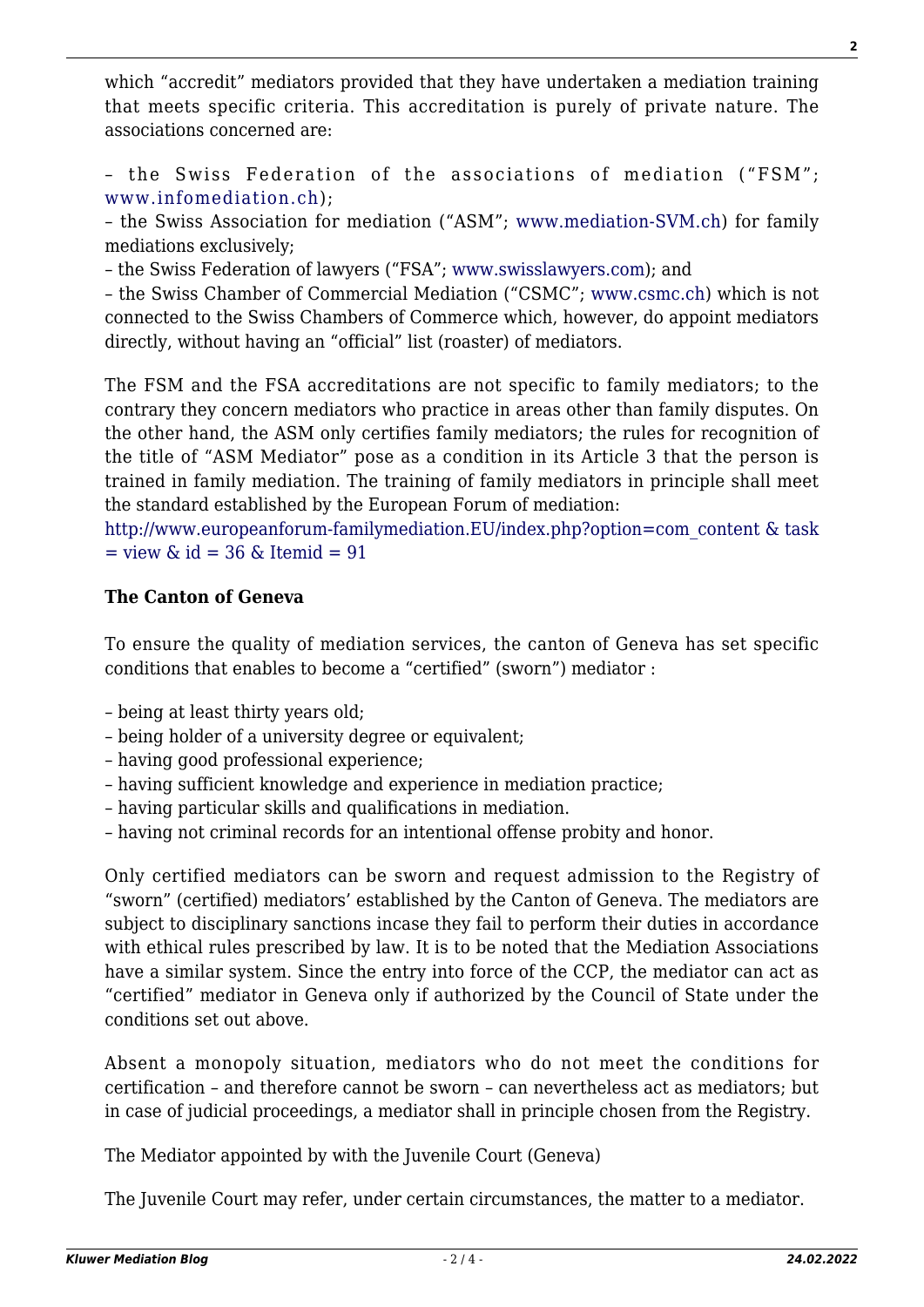The case may be, he or she must have the following specific qualifications:

- being registered at the Mediator's Registry of the Canton of Geneva;
- having proper and certified mediation education and training;
- having knowledge about Juvenile Criminal Law;
- having professional experience and specific skills in relation to Juveniles.

Theses qualifications are quite similar to those of the certified mediator save as specific qualifications which are required in the field.

#### **Conclusions**

The mediation's profession is not doubt in construction as shown above. Some attempts have been made to regulate, both at the cantonal and federal level, more in depth the "profession" but have been failed so far.

Time will not doubt come, sooner or later, where this matter will be unified, when mediation will be actually seen as a truly recognized and practised means of disputes resolution.

[Learn how](https://www.wolterskluwer.com/en/solutions/kluwerarbitration/practiceplus?utm_source=mediationblog&utm_medium=articleCTA&utm_campaign=article-banner) **[Kluwer Arbitration Practice Plus](https://www.wolterskluwer.com/en/solutions/kluwerarbitration/practiceplus?utm_source=mediationblog&utm_medium=articleCTA&utm_campaign=article-banner)** [can support you.](https://www.wolterskluwer.com/en/solutions/kluwerarbitration/practiceplus?utm_source=mediationblog&utm_medium=articleCTA&utm_campaign=article-banner)

*To make sure you do not miss out on regular updates from the Kluwer Mediation Blog, please subscribe [here.](http://mediationblog.kluwerarbitration.com/newsletter/)*

**Kluwer Arbitration Practice Plus** now offers an enhanced Arbitrator Tool with 4,100+ data-driven Arbitrator Profiles and a new Relationship Indicator exploring relationships of 12,500+ arbitration practitioners and experts.